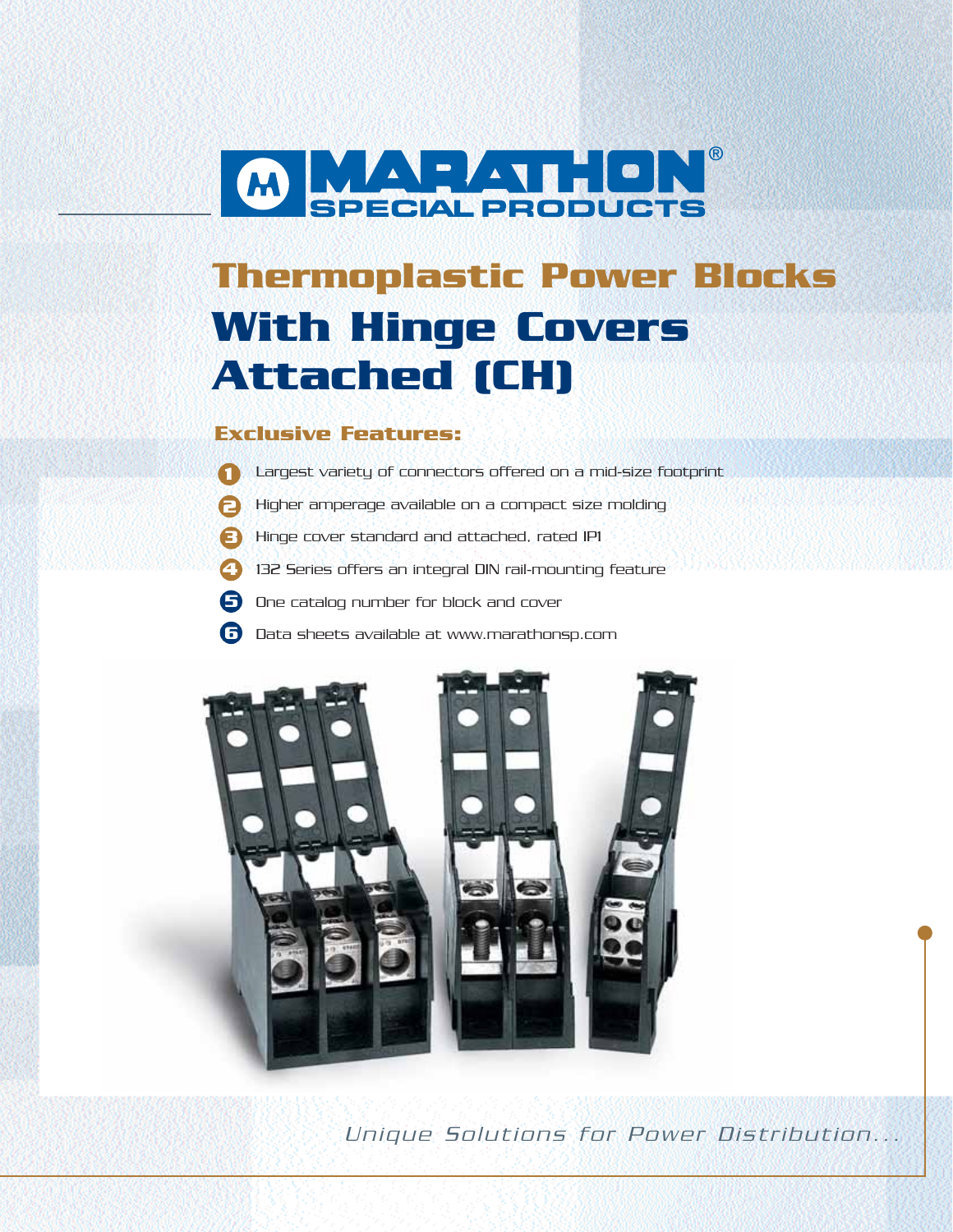**Unique Solutions For Power Distribution...**

## **Thermoplastic Power Blocks With Hinge Covers Attached (CH)**



**Marathon Special Products** is introducing thermoplastic power blocks with **hinge covers attached. No lost covers or screws to worry about.** Order with one catalog number for block and cover.

These power blocks with the hinge cover are rated IP1**.** The cover is made from the same material as the insulator base. This cover is snapped on **(no screws)** and is hinged for access from either side of the block!

#### **Power Distribution Blocks**

 $-7 - 9 = 1$ 

**ECIAL PRODUCTS** 

 $\bullet$ 

| Catalog #                | <b>Poles</b>                   | <b>Amps</b> | <b>Connector</b><br><b>Configuration</b> | <b>Line Wire</b><br>Range | <b>Openings</b><br><b>Per Pole</b> | <b>Connector</b><br><b>Configuration</b>                            | <b>Load Wire</b><br><b>Range</b> | <b>Openings</b><br><b>Per Pole</b> |
|--------------------------|--------------------------------|-------------|------------------------------------------|---------------------------|------------------------------------|---------------------------------------------------------------------|----------------------------------|------------------------------------|
| 1321570 CH<br>1322570 CH | $\mathbf{1}$<br>$\overline{2}$ |             |                                          |                           |                                    | 巴巴<br>$\Theta$<br>⊜⊜                                                |                                  | 4                                  |
| 1323570 CH               | 3                              |             |                                          |                           |                                    |                                                                     |                                  |                                    |
| 1321580 CH               | $\overline{1}$                 |             |                                          |                           |                                    | $\overline{55}$                                                     | #4-#14AWG                        | 6                                  |
| 1322580 CH               | $\overline{2}$                 | 175         |                                          | #2/0-#14AWG               | $\mathbf{1}$                       | $\frac{\circ}{\circ}$                                               |                                  |                                    |
| 1323580 CH               | 3                              |             |                                          |                           |                                    | <b>PR. PR.</b>                                                      |                                  |                                    |
| 1321970 CH               | $\mathbf{1}$                   |             | <b>CU</b>                                |                           |                                    | CU<br>$\Theta$ e                                                    |                                  |                                    |
| 1322970 CH               | $\overline{2}$                 |             |                                          |                           |                                    | $\bigcircledast$                                                    |                                  | 4                                  |
| 1323970 CH               | 3                              |             |                                          |                           |                                    |                                                                     |                                  |                                    |
| 1331554 CH               | 1                              |             |                                          | 350 kcmil                 |                                    |                                                                     | $#2/0 - #14$                     |                                    |
| 1332554 CH               | $\overline{2}$                 | 310         |                                          | $-$ #6 AWG                | 1                                  |                                                                     | <b>AWG</b>                       | 2                                  |
| 1333554 CH               | 3                              |             |                                          |                           |                                    |                                                                     |                                  |                                    |
| 1331552 CH               | $\mathbf{1}$                   |             |                                          | 400 kcmil                 |                                    | <b>P4 P4</b>                                                        | *** $#2 - #14$                   |                                    |
| 1332552 CH               | $\overline{2}$                 | 335         |                                          | - #6 AWG                  | 1                                  | $\Theta$                                                            |                                  | 4                                  |
| 1333552 CH               | 3                              |             |                                          |                           |                                    | OO                                                                  | AWG                              |                                    |
| 1331555 CH               | $\mathbf{1}$                   |             |                                          | $#2/0 - #14$              |                                    | pa pa pa                                                            |                                  |                                    |
| 1332555 CH               | $\overline{2}$                 | 350         |                                          | <b>AWG</b>                | $\overline{2}$                     | ⊜⊜⊜<br>⊖⊖⊖                                                          | ** $#4 - #14$                    | 6                                  |
| 1333555 CH               | 3                              |             |                                          |                           |                                    |                                                                     | <b>AWG</b>                       |                                    |
| 1331587 CH               | $\overline{1}$                 |             |                                          | 500 kcmil                 |                                    | eB<br>⊝⊝                                                            | *** #2 - #14 AWG                 | $\overline{3}$                     |
| 1332587 CH               | $\overline{2}$                 | 380         |                                          | $-$ #4 AWG                | 1                                  |                                                                     | 350 kcmil                        |                                    |
| 1333587 CH               | 3                              |             |                                          |                           |                                    |                                                                     | - #6 AWG                         | $\mathbf{1}$                       |
| 1331595 CH               | $\mathbf{1}$                   |             |                                          |                           |                                    | $\overline{\Theta}$ $\overline{\Theta}$ $\overline{\Theta}$         |                                  |                                    |
| 1332595 CH               | $\overline{2}$                 | 420         |                                          | 600 kcmil                 | 1                                  | 0000                                                                | $**$ #4 - #14                    | 12                                 |
| 1333595 CH               | 3                              |             |                                          | - #2 AWG                  |                                    | 0000                                                                | <b>AWG</b>                       |                                    |
| 1331585 CH               | $\mathbf{1}$                   |             |                                          |                           |                                    |                                                                     |                                  |                                    |
| 1332585 CH               | $\overline{2}$                 | 420         |                                          | 600 kcmil                 | $\mathbf{1}$                       |                                                                     | *** #2 - #14                     | 8                                  |
| 1333585 CH               | 3                              |             |                                          | - #2 AWG                  |                                    |                                                                     | <b>AWG</b>                       |                                    |
| 1331575 CH               | $\mathbf{1}$                   |             |                                          |                           |                                    | <b>P4 P4</b>                                                        |                                  |                                    |
| 1332575 CH               | $\overline{2}$                 | 420         |                                          | 600 kcmil                 | $\mathbf{1}$                       | $\Theta$                                                            | $2/0 - #14$                      | $\overline{4}$                     |
| 1333575 CH               | 3                              |             |                                          | $-$ #2 AWG                |                                    | ⊖⊜                                                                  | <b>AWG</b>                       |                                    |
| 1331565 CH               | $\mathbf{1}$                   |             |                                          |                           |                                    |                                                                     |                                  |                                    |
| 1332565 CH               | $\overline{2}$                 | 420         |                                          | 600 kcmil                 | $\mathbf{1}$                       |                                                                     | 250 kcmil                        | $\overline{2}$                     |
| 1333565 CH               | 3                              |             |                                          | $-$ #2 AWG                |                                    |                                                                     | - #1/0 AWG                       |                                    |
| 1331588 CH               | 1                              |             |                                          |                           |                                    | 000                                                                 | *** #2 - 14                      |                                    |
| 1332588 CH               | $\overline{2}$                 | 420         |                                          | 600 kcmil                 | $\mathbf{1}$                       | eee                                                                 | <b>AWG</b>                       | 6                                  |
| 1333588 CH               | 3                              |             |                                          | $-$ #2 AWG                |                                    | eee                                                                 | #1/0 - #14 AWG                   | 3                                  |
| 1331596 CH               | $\mathbf{1}$                   |             |                                          |                           |                                    | 0000                                                                |                                  |                                    |
| 1332596 CH               | 2                              | 510         |                                          | 250 kcmil                 | $\overline{2}$                     | 9696                                                                | $#4 - #14$                       | 12                                 |
| 1333596 CH               | 3                              |             |                                          | $-$ #1/0 AWG              |                                    | ೧೧೧೦                                                                | <b>AWG</b>                       |                                    |
| 1331597 CH               | $\mathbf{1}$                   |             |                                          |                           |                                    | $\blacksquare$<br><b>PH</b>                                         |                                  |                                    |
| 1332597 CH               | $\overline{2}$                 | 510         |                                          | 250 kcmil                 | 2                                  | $\begin{array}{c} 0.0000 \\ 0.0000 \\ 0.0000 \\ \hline \end{array}$ | *** $#2 - #14$                   | 8                                  |
| 1333597 CH               | 3                              |             |                                          | $-$ #1/0 AWG              |                                    |                                                                     | <b>AWG</b>                       |                                    |
| 1331598 CH               | $\mathbf{1}$                   |             |                                          |                           |                                    | <b>P4 P4</b>                                                        |                                  |                                    |
| 1332598 CH               | $\overline{2}$                 | 510         |                                          | 250 kcmil                 | $\overline{2}$                     | OO                                                                  | $2/0 - #14$                      | 4                                  |
| 1333598 CH               | 3                              |             |                                          | $-$ #1/0 AWG              |                                    | $\mathrel{\mathrel{\circ}\!}\mathrel{\mathrel{\circ}\!}$            | <b>AWG</b>                       |                                    |
| 1331955 CH               | $\mathbf{1}$                   |             | CU                                       |                           |                                    | pg pg pg                                                            |                                  |                                    |
| 1332955 CH               | $\overline{2}$                 | 350         |                                          | $2/0 - #14$               | $\overline{2}$                     | ⊜⊜⊜                                                                 | $**$ #4 - #14                    | 6                                  |
|                          | 3                              |             |                                          | <b>AWG</b>                |                                    | 오오오                                                                 | <b>AWG</b>                       |                                    |
| 1333955 CH               | $\mathbf{1}$                   |             |                                          |                           |                                    | $\mu$ $\mu$ $\mu$                                                   |                                  |                                    |
| 1331953 CH<br>1332953 CH | $\overline{2}$                 | 380         | <b>CU</b><br>$\star$                     | 500 kcmil                 | 1                                  | ⊜⊜⊜                                                                 | *** #2 - #14                     |                                    |
| 1333953 CH               | 3                              |             |                                          | $-$ #4 AWG                |                                    | 卓용용                                                                 | <b>AWG</b>                       | 6                                  |
|                          |                                |             |                                          |                           |                                    |                                                                     |                                  |                                    |



| <b>Catalog #</b> |
|------------------|
| 1331272 CH       |
| 1332272 CH       |
| 1333272 CH       |
| 1331273 CH       |
| 1332273 CH       |
| 1333273 CH       |
| 1331280 CH       |
| 1332280 CH       |
| 1333280 CH       |
| 1331281 CH       |
| 1332281 CH       |
| 1333281 CH       |
| 1331270 CH       |
| 1332270 CH       |
| 1333270 CH       |
| 1331271 CH       |
| 1332271 CH       |
| 1333271 CH       |
|                  |

#### **Stud Block**

| Catalog #  |  |
|------------|--|
| 1321122 CH |  |
| 1322122 CH |  |
| 1323122 CH |  |
| 1321422 CH |  |
| 1322422 CH |  |
| 1323422 CH |  |
| 1331563 CH |  |
| 1332563 CH |  |
| 1333563 CH |  |
| 1331564 CH |  |
| 1332564 CH |  |
| 1333564 CH |  |

### **Splicer Bl**

| Catalog #  |  |
|------------|--|
| 1321572 CH |  |
| 1322572 CH |  |
| 1323572 CH |  |
| 1321972 CH |  |
| 1322972 CH |  |
| 1323972 CH |  |
| 1331305 CH |  |
| 1332305 CH |  |
| 1333305 CH |  |
| 1331360 CH |  |
| 1332360 CH |  |
| 1333360 CH |  |
| 1331320 CH |  |
| 1332320 CH |  |
| 1333320 CH |  |
| 1331126 CH |  |
| 1332126 CH |  |
| 1333126 CH |  |
|            |  |

## **Splicer/Stu**

## Catalog #

1321574 CH 1322574 CH 1323574 CH 1321474 CH 1322474 CH 1323474 CH 1331559 CH 1332559 CH 1333559 CH 1331558 CH 1332558 CH 1333558 CH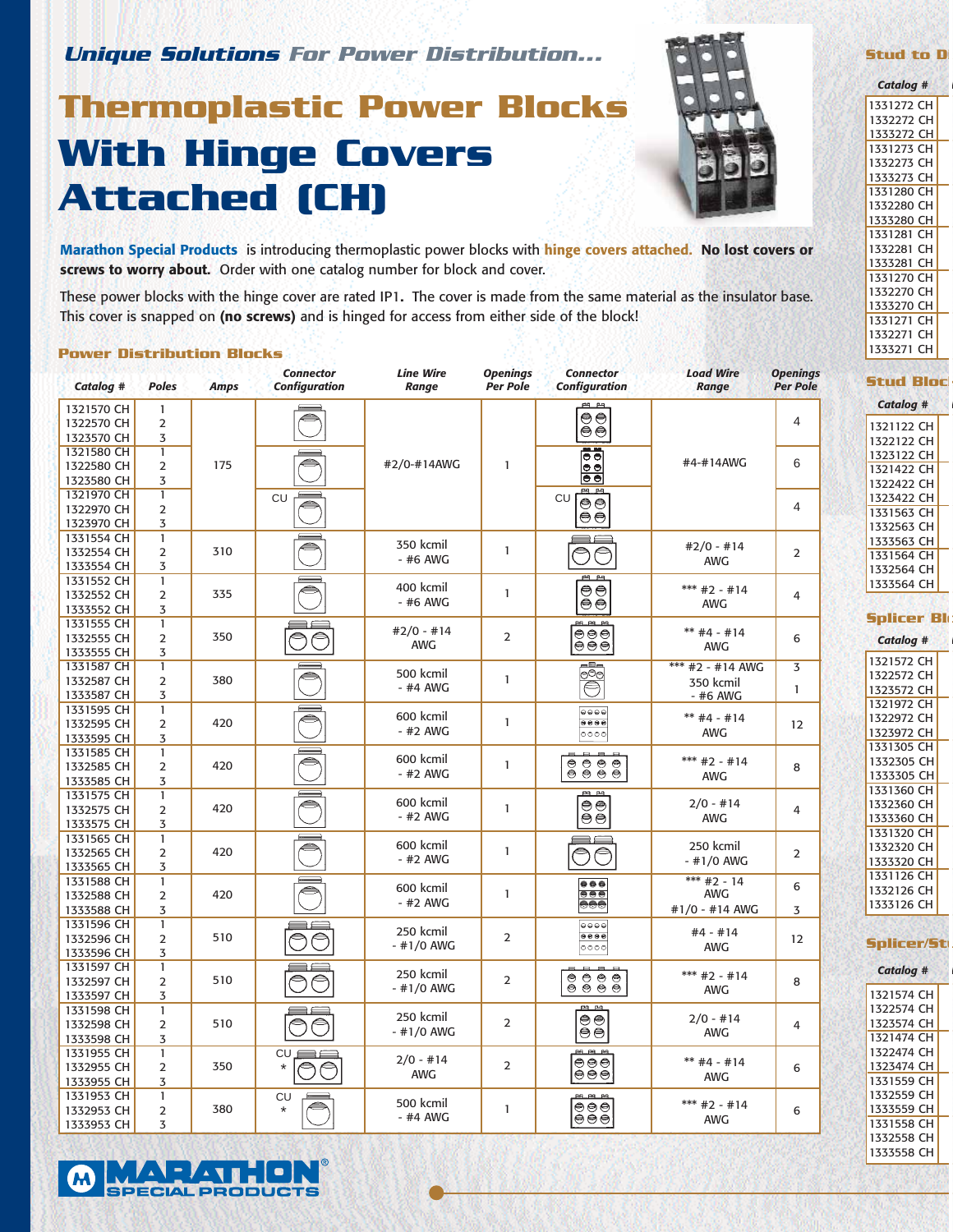| <b>istribution Blocks</b>           |             |                                          |                                  |                                    |                                                                                            |                           |                                    |  |  |
|-------------------------------------|-------------|------------------------------------------|----------------------------------|------------------------------------|--------------------------------------------------------------------------------------------|---------------------------|------------------------------------|--|--|
| <b>Poles</b>                        | <b>Amps</b> | <b>Connector</b><br><b>Configuration</b> | <b>Line Wire</b><br><b>Range</b> | <b>Openings</b><br><b>Per Pole</b> | <b>Connector</b><br><b>Configuration</b>                                                   | <b>Load Wire</b><br>Range | <b>Openings</b><br><b>Per Pole</b> |  |  |
| 1<br>$\overline{2}$<br>3            | 510         | $\star$                                  | $3/8 - 16 \times 1 \frac{3}{16}$ |                                    | 9999<br>8000<br> 0000                                                                      | $**$ #4 - #14 AWG         | 12                                 |  |  |
| 1<br>$\overline{2}$<br>3            | 510         | $\star$<br>ᆯ                             | M10 x 30                         |                                    | ⊖⊖⊖⊖ <br>8888<br>looool                                                                    | $**$ #4 - #14 AWG         | 12                                 |  |  |
| 1<br>$\overline{2}$<br>3            | 510         | $\star$<br>Ħ                             | $3/8 - 16 \times 1 \frac{3}{16}$ |                                    | 0000<br>0 0 0 0                                                                            | *** $#2 - #14$ AWG        | 8                                  |  |  |
| 1<br>$\overline{2}$<br>3            | 510         | $\star$                                  | M10 x 30                         |                                    | $\begin{array}{c c} \circ & \bullet & \bullet \\ \circ & \bullet & \bullet \\ \end{array}$ | *** #2 - #14 AWG          | 8                                  |  |  |
| $\mathbf{1}$<br>$\overline{2}$<br>3 | 510         | $\ast$                                   | $3/8 - 16 \times 1 \frac{3}{16}$ |                                    | $\frac{m}{\Theta\Theta}$<br>$\left  \vphantom{\phi}\right $                                | #2/0 - #14 AWG            | 4                                  |  |  |
| 1<br>$\overline{2}$<br>3            | 510         | $\star$                                  | M <sub>10</sub> x 30             |                                    | 四四<br>$\Theta$<br>$\Theta$<br>Θĕ                                                           | #2/0 - #14 AWG            | 4                                  |  |  |
|                                     |             |                                          |                                  |                                    |                                                                                            |                           |                                    |  |  |

| ks<br><b>Poles</b>  | <b>Amps</b> | <b>Connector</b><br><b>Configuration</b> | <b>Line Wire</b><br>Range | <b>Openings</b><br><b>Per Pole</b> | <b>Connector</b><br><b>Configuration</b> | <b>Load Wire</b><br>Range | <b>Openings</b><br><b>Per Pole</b> |
|---------------------|-------------|------------------------------------------|---------------------------|------------------------------------|------------------------------------------|---------------------------|------------------------------------|
| $\overline{2}$<br>3 |             |                                          | 1/4-20 X 9/16 Stud        |                                    |                                          | 1/4-20 X 9/16 Stud        |                                    |
| $\overline{2}$<br>3 | 200         |                                          | M6 X 15 Stud              |                                    |                                          | M6 X 15 Stud              |                                    |
| $\overline{2}$<br>3 | 310         |                                          | $3/8 - 16X13/16$          |                                    | 昌                                        | $3/8 - 16X13/16$          |                                    |
| $\mathcal{P}$<br>3  | 310         |                                          | M <sub>10</sub> x 30      |                                    |                                          | M <sub>10</sub> x 30      |                                    |

| ocks<br><b>Poles</b>     | <b>Amps</b> | <b>Connector</b><br><b>Configuration</b> | <b>Line Wire</b><br>Range  | <b>Openings</b><br><b>Per Pole</b> | <b>Connector</b><br><b>Configuration</b> | <b>Load Wire</b><br>Range  | <b>Openings</b><br><b>Per Pole</b> |  |  |
|--------------------------|-------------|------------------------------------------|----------------------------|------------------------------------|------------------------------------------|----------------------------|------------------------------------|--|--|
| $\overline{2}$<br>3      |             |                                          |                            |                                    |                                          |                            |                                    |  |  |
| 1<br>$\overline{2}$<br>3 | 175         | CU<br>e                                  | #2/0 - #14 AWG             |                                    | <b>CU</b>                                | #2/0 - #14 AWG             | 1                                  |  |  |
| 2<br>3                   | 350         |                                          | $#2/0 - #14$<br><b>AWG</b> | $\overline{2}$                     |                                          | $#2/0 - #14$<br><b>AWG</b> | 2                                  |  |  |
| $\overline{2}$<br>3      | 420         | e                                        | 600 kcmil<br>$-$ #2 AWG    |                                    |                                          | 600 kcmil<br>$-$ #2 AWG    |                                    |  |  |
| $\overline{2}$<br>3      | 510         |                                          | 250 kcmil<br>$-$ #1/0 AWG  | $\overline{2}$                     |                                          | 250 kcmil<br>$-$ #1/0 AWG  | 2                                  |  |  |
| 2<br>3                   | 310         |                                          | 350 kcmil<br>- #6 AWG      |                                    |                                          | 350 kcmil<br>- #6 AWG      |                                    |  |  |

| <b>Jud Blocks</b>   |             |                                          |                           |                                    |                                          |                           |                                    |
|---------------------|-------------|------------------------------------------|---------------------------|------------------------------------|------------------------------------------|---------------------------|------------------------------------|
| <b>Poles</b>        | <b>Amps</b> | <b>Connector</b><br><b>Configuration</b> | <b>Line Wire</b><br>Range | <b>Openings</b><br><b>Per Pole</b> | <b>Connector</b><br><b>Configuration</b> | <b>Load Wire</b><br>Range | <b>Openings</b><br><b>Per Pole</b> |
| $\overline{2}$<br>3 |             |                                          |                           |                                    | ≡                                        | 1/4 - 20 X 1/2 Stud       |                                    |
| $\overline{2}$<br>3 | 175         |                                          | #2/0 - #14 AWG            |                                    | 巪                                        | M6 Stud X 13 Stud         |                                    |
| $\mathcal{P}$<br>3  | 310         |                                          | 350 kcmil -<br>#6 AWG     |                                    | 5                                        | $3/8 - 16X11/4$           |                                    |
| $\overline{2}$<br>3 | 310         |                                          | 350 kcmil -<br>#6 AWG     |                                    |                                          | M <sub>10</sub> x 30      |                                    |
|                     |             |                                          |                           |                                    |                                          |                           |                                    |

## **Specifications...**

- **Electrical**
- 600 Volts
- Up to 510 Amps
- Amp Ratings Based on NEC Table 310-16 Using 75°C Copper Wire
- Wire Connectors
- Rated  $75^\circ$  C or 90 $^\circ$  C

### **General**

- Insulator Base,
- Thermoplastic, 125° C
- Connector, High Conductive Aluminum, Tin Plated
- **Stud Block Connector,** High Conductive Copper, Tin Plated
- Stud, Brass, Tin Plated
- Metric Stud, Steel, Zinc Plated
- UL Recognized File No. E62806
- CSA Certified File
- No. LR19766
- CE (does not apply to 133X559, 133X558)

#### *Multiple wire combinations:*

#### **#4 opening**

- (2) #10 AWG CU Str.
- (2 to 4) #12 AWG CU Str.
- (2 to 4) #14 AWG CU Str.

### **#2 opening**

- (2) #8 AWG CU Str.
- (2) #10 AWG CU Str.
- (2) #12 AWG CU Str.
- (2) #14 AWG CU Str.

## **#2/0 opening**

- (2) #6 AWG CU Str.
- Wire Connector Rated 90°C
- Openings rated for #4 14 AWG are multiple wire rated: (2) #10 CU Str, (2 to 4) #12 CU Str, and (2 to 4) #14 CU Str.
- \*\*\* Openings rated for #2 14 AWG are multiple wire rated: (2) #8 CU Str, (2) #10 CU Str, (2) #12 CU Str, And (2) #14 CU Str.